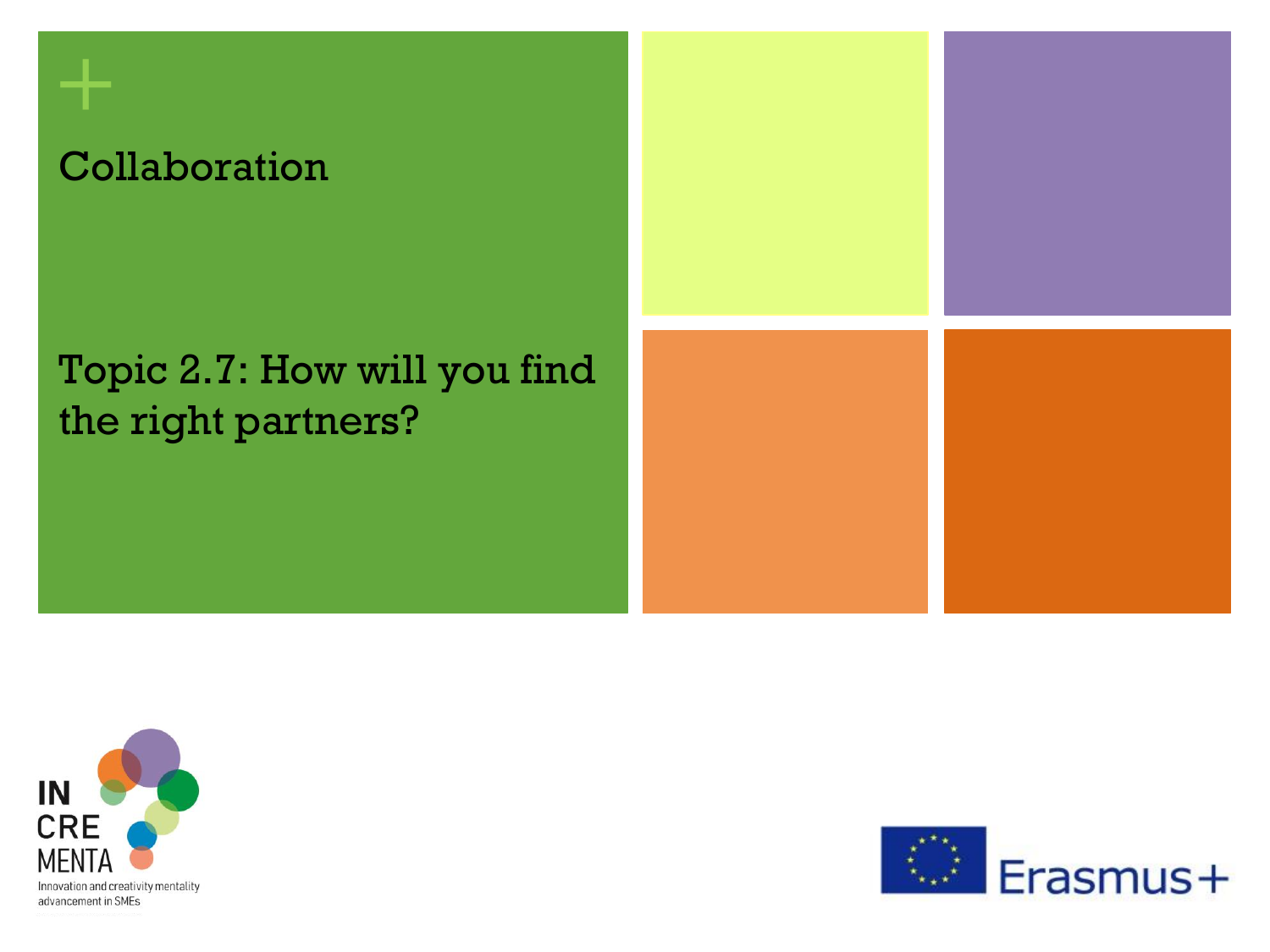### How will you find the right partners?

To find the right group of people to collaborate with externally, you need to know before exactly what you want and what you are prepared to give in return.

#### Aims:

• To who why is important to collaborate externally and how to choose your partner/partners

### Learning Outcomes:

- The learner should know how to choose the right partner
- The learner should be able to identify potential issues and risks for their organisation
- The learner should be able to identify factors that may help their organisation collaborate externally.



<https://bit.ly/2HuBhjV>



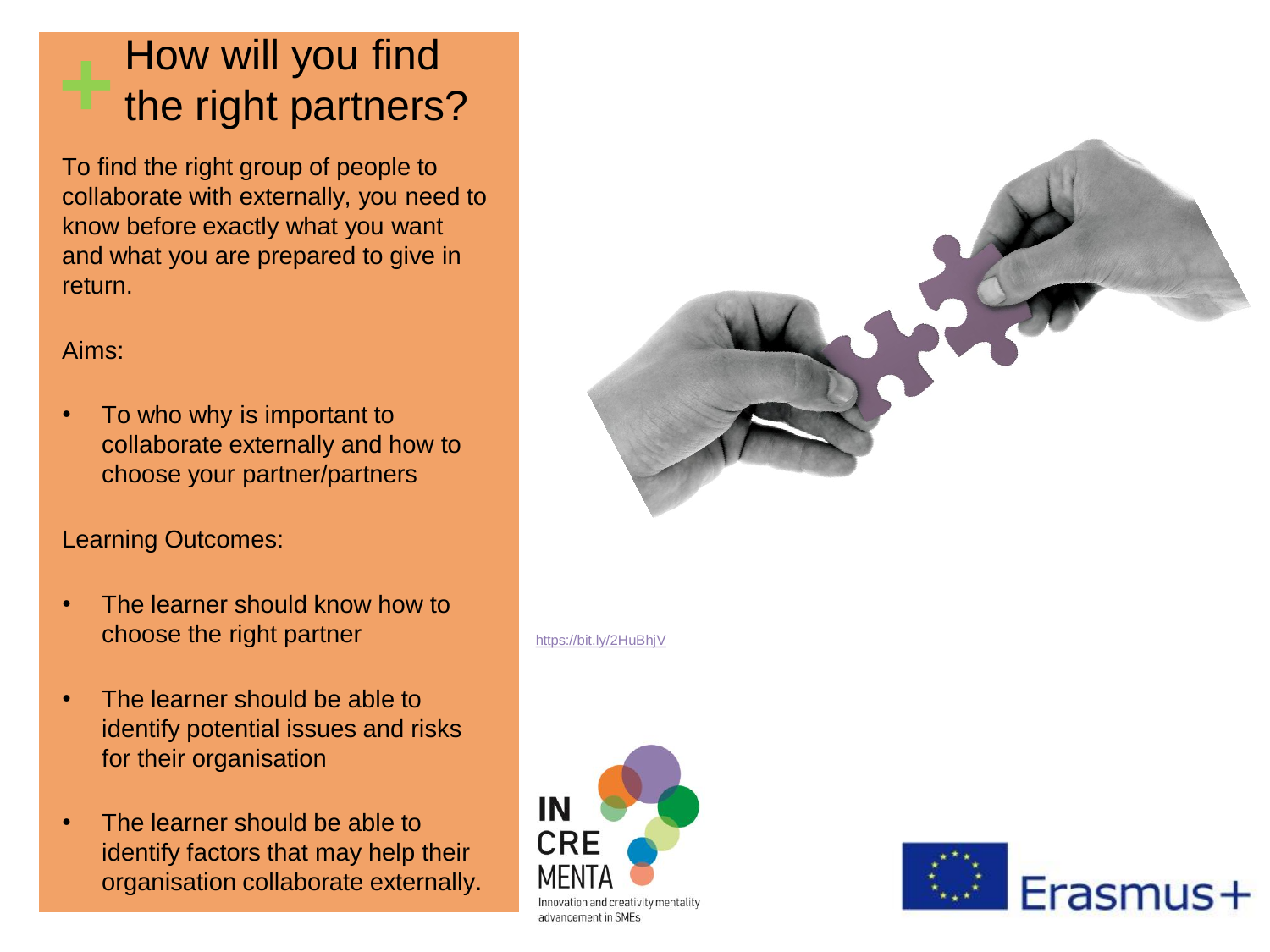# **+** Why should I collaborate externally?

Here are some reasons that other SMEs gave for deciding the external collaboration and might give you some ideas:

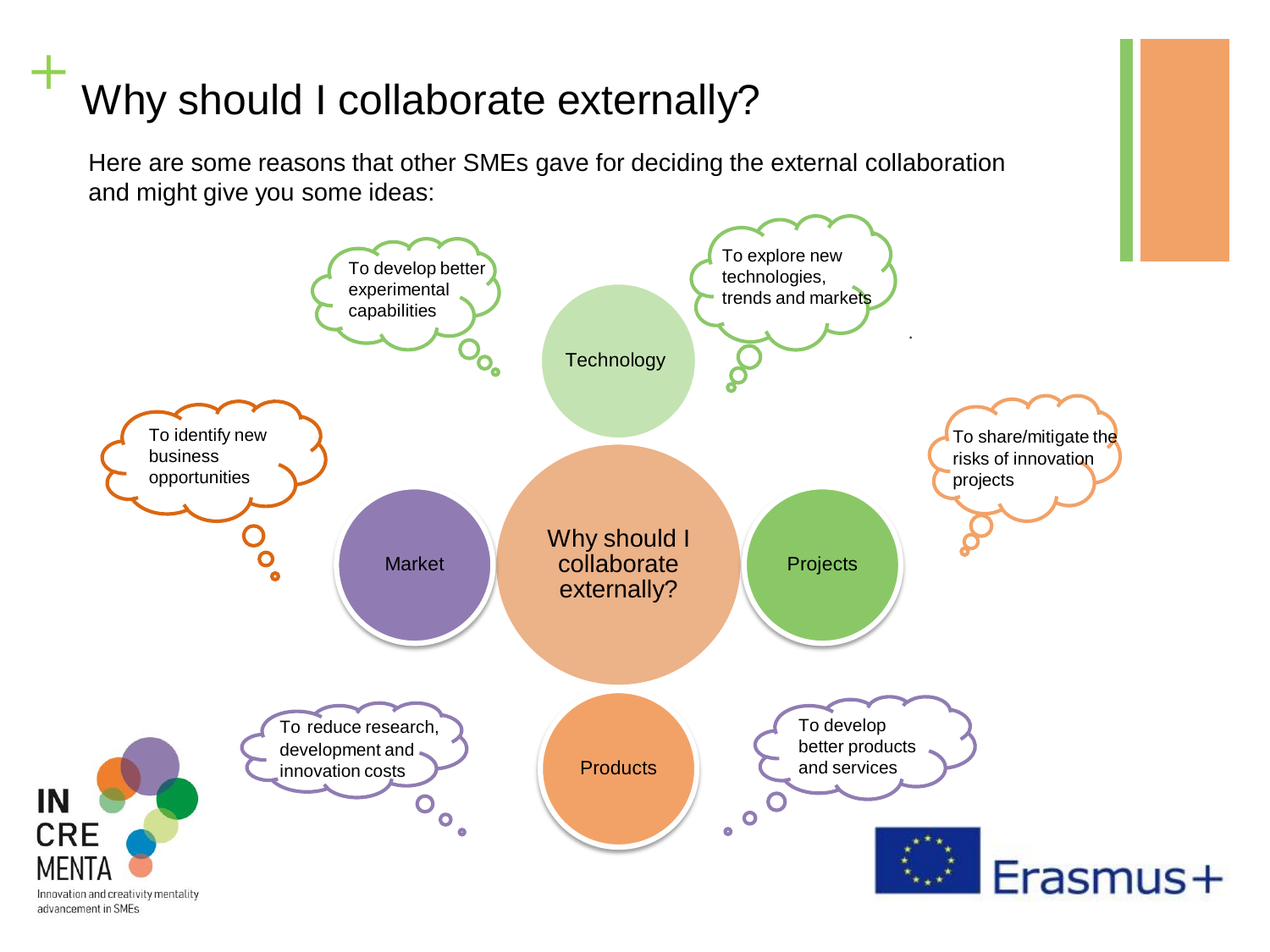

**+**

Sometimes finding the partner is the easy part





Perhaps they have the expertise, skills or intellectual property you require



<https://bit.ly/2kDl4Rs>





.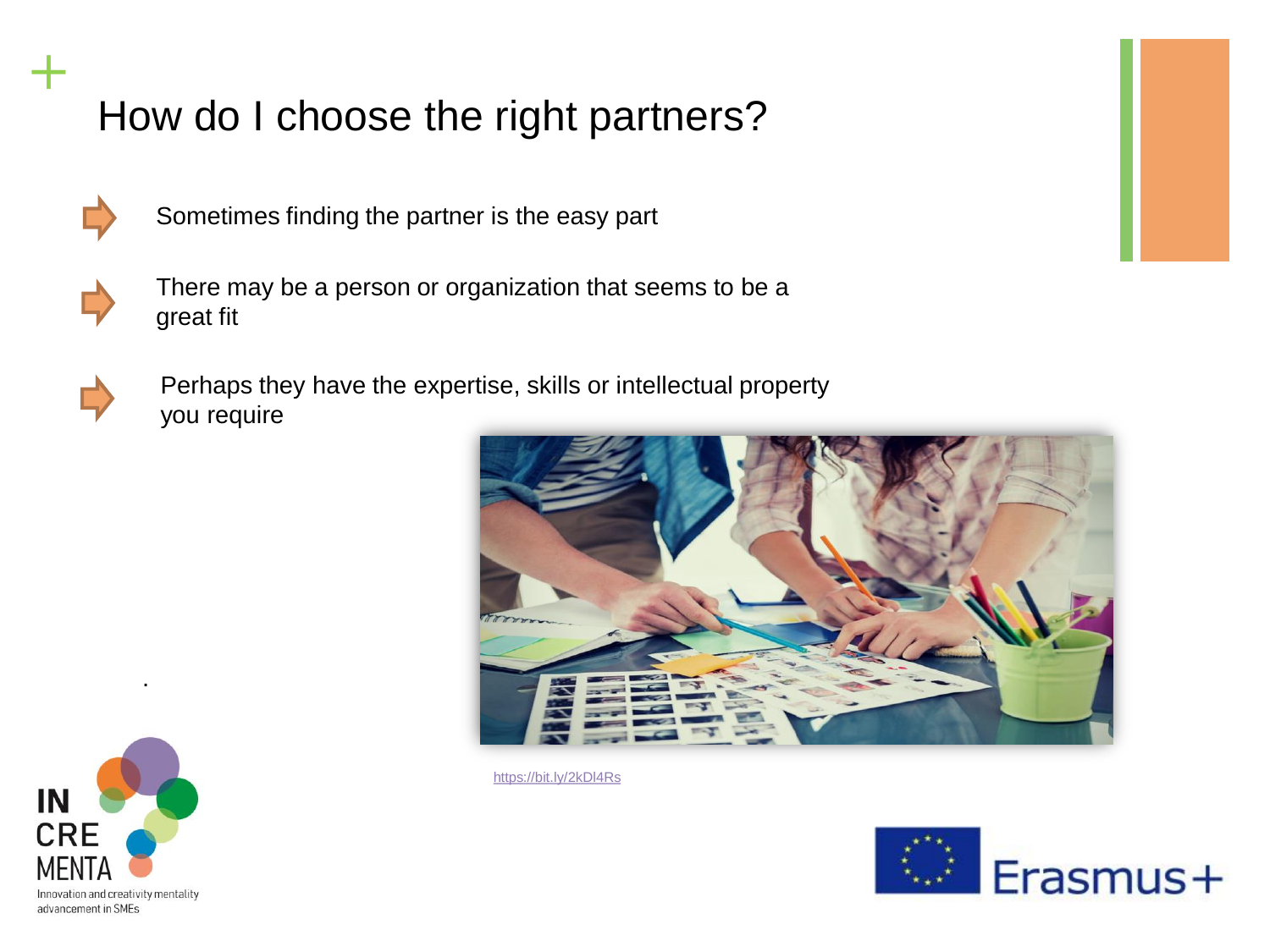



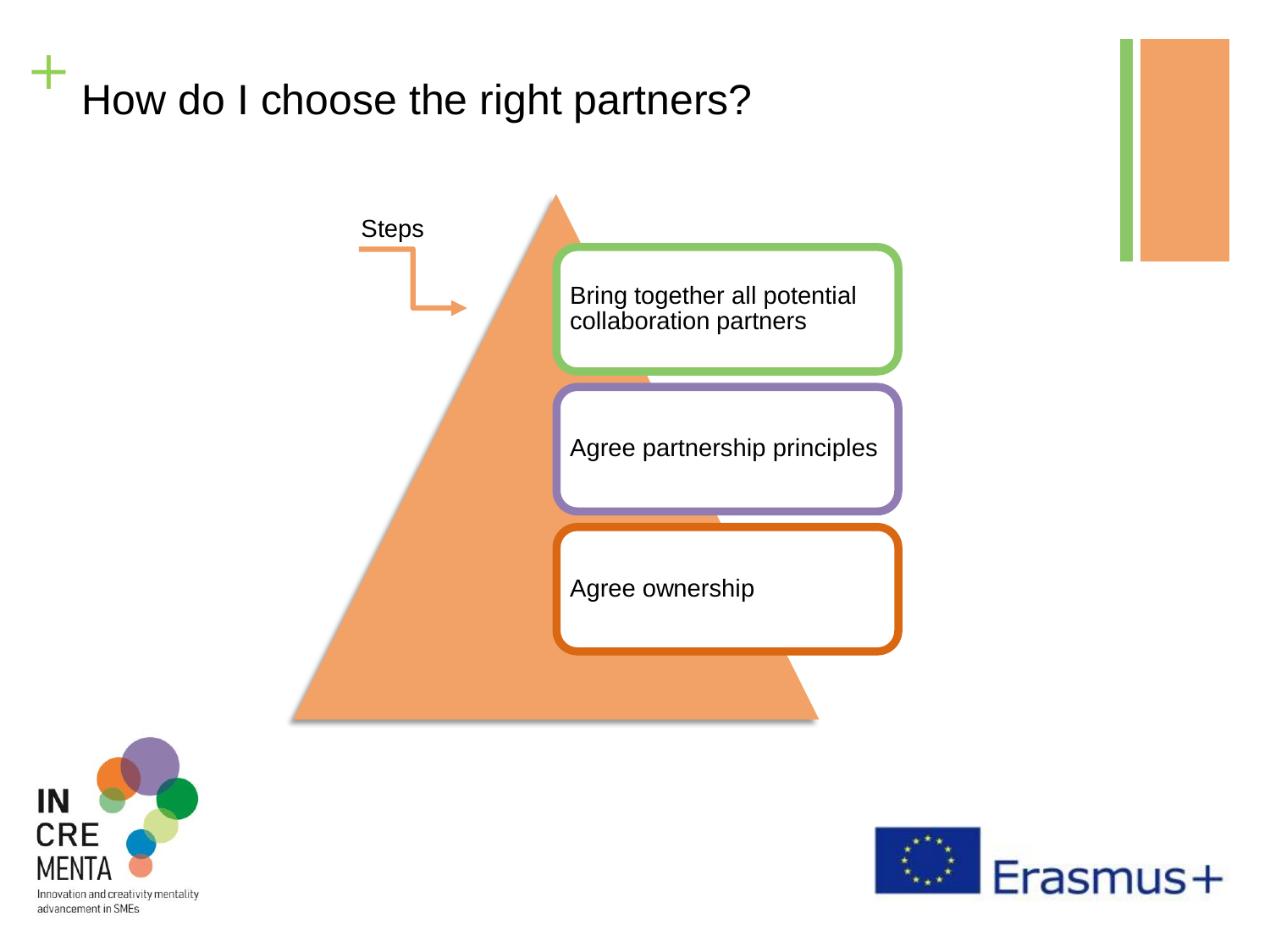1 st Step

• Bring together all potential collaboration partners

#### **Consider**

- Local governments
- National governments
- Social partners
- Entrepreneurs
- Businesses
- NGOs
- Education sector
- Scientific sector
- Representatives of society

#### Don't forget that Partners can be

- cooperating
- competing
- ignoring
- resistant to large scale change
- prefer short term or long term solutions





**+**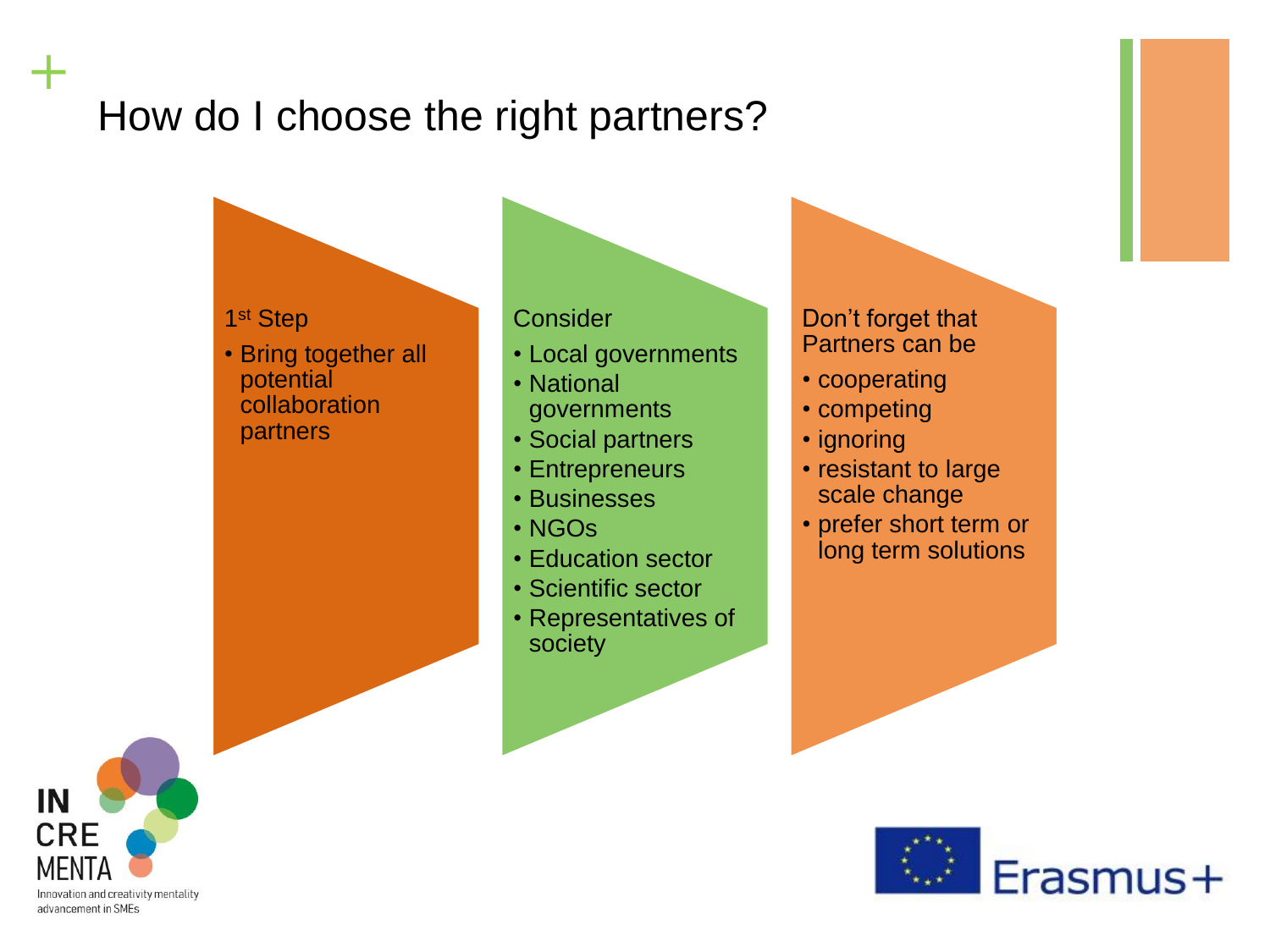

• Agree partnership principle

#### **Consider**

• Equal rights or partnership agreement

#### Don't forget that

- Funding of entrepreneurial or NGO activities.
- Separate strategic and single decisions to avoid conflicts of interest.



**+**

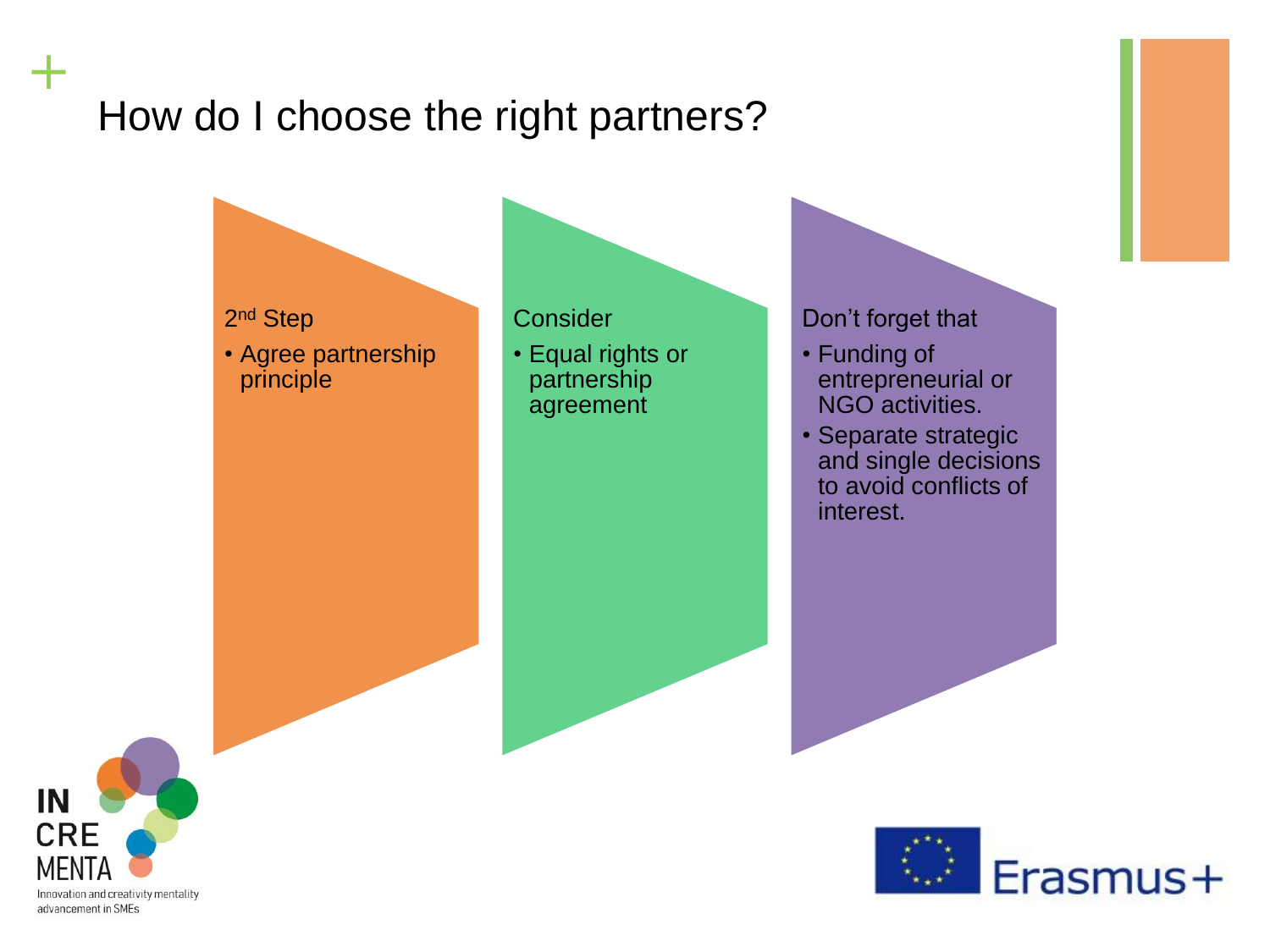#### 3 rd Step • Agree ownership

#### **Consider**

• Partners must agree on a common strategy based on shared (unanimously accepted) analysis.

#### Don't forget that

• Build consensus and accept that some issues might constitute a problem for one group but not be considered as a problem by others.



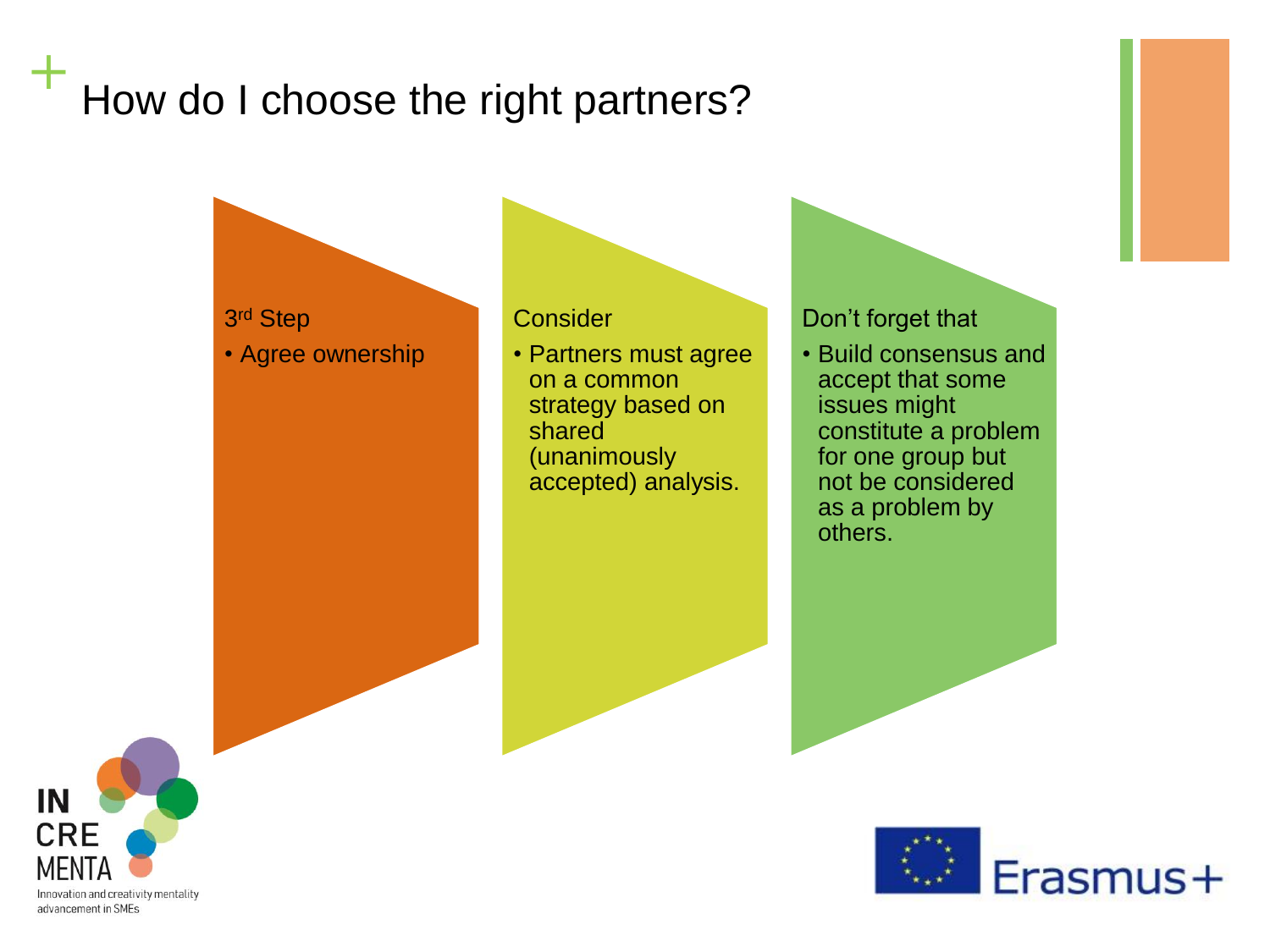# **+** How do I choose the right partners? At the end of selecting process, you may create one of the following groups: Top-down Modified top-down Participatory interventions interventions interventionsIN **CRE** Erasmus+ **MFN** Innovation and creativity mentality advancement in SMEs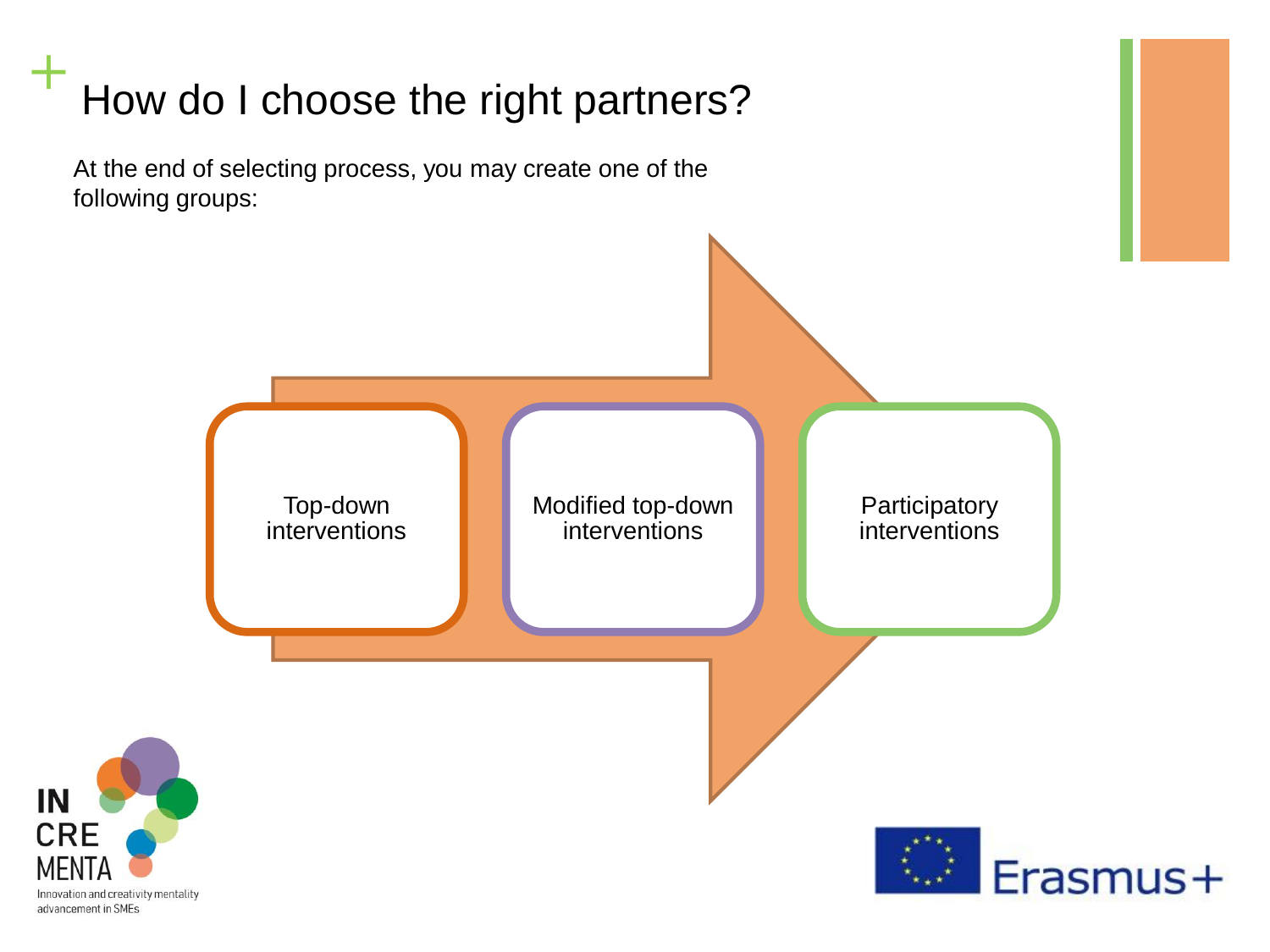



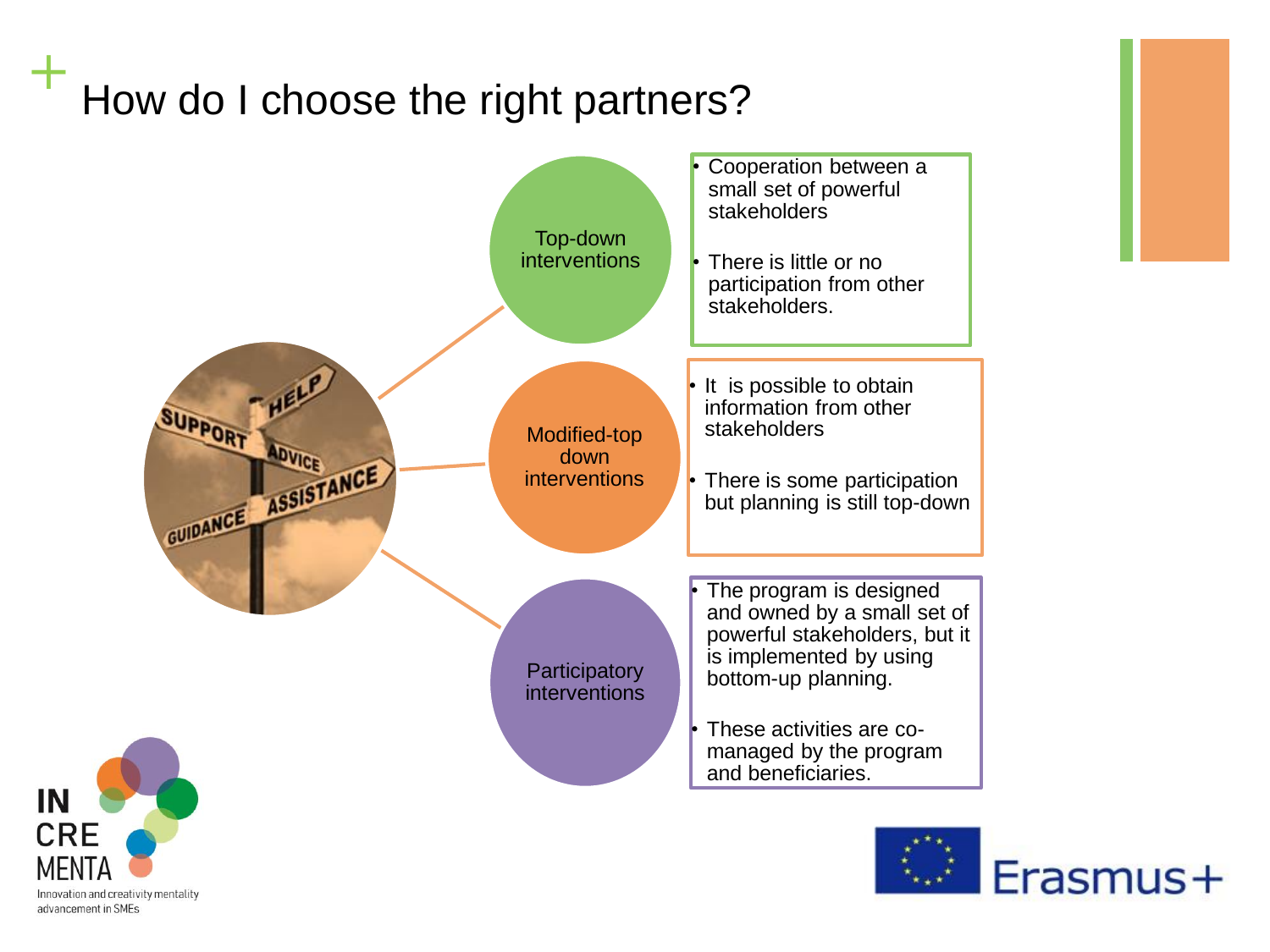

Have you ever been part of a collaboration that seemed potentially great but just didn't work? What factors do you think may have caused this?



<https://bit.ly/2Ubctml>

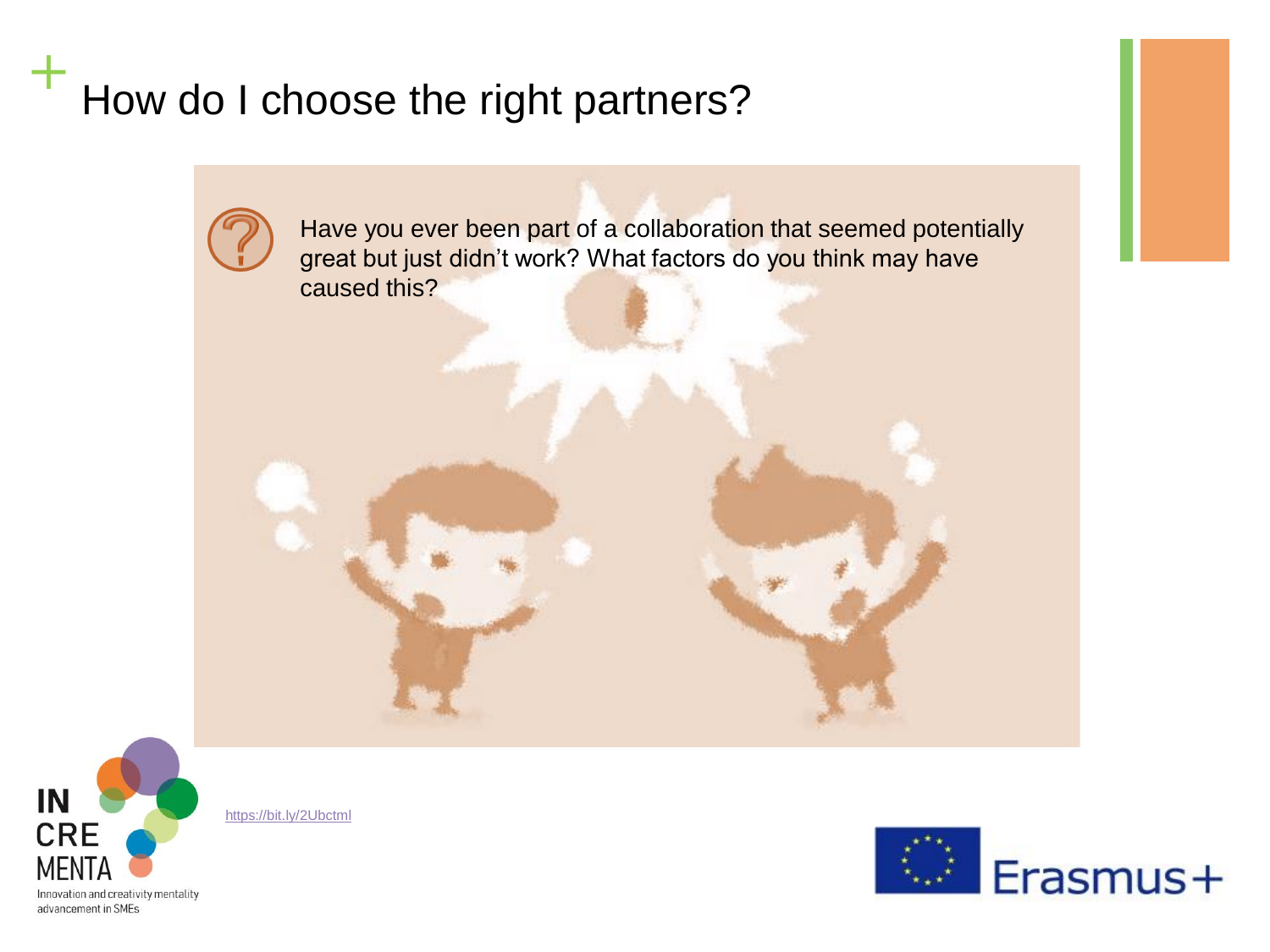

Reasons for collaborations' failure: